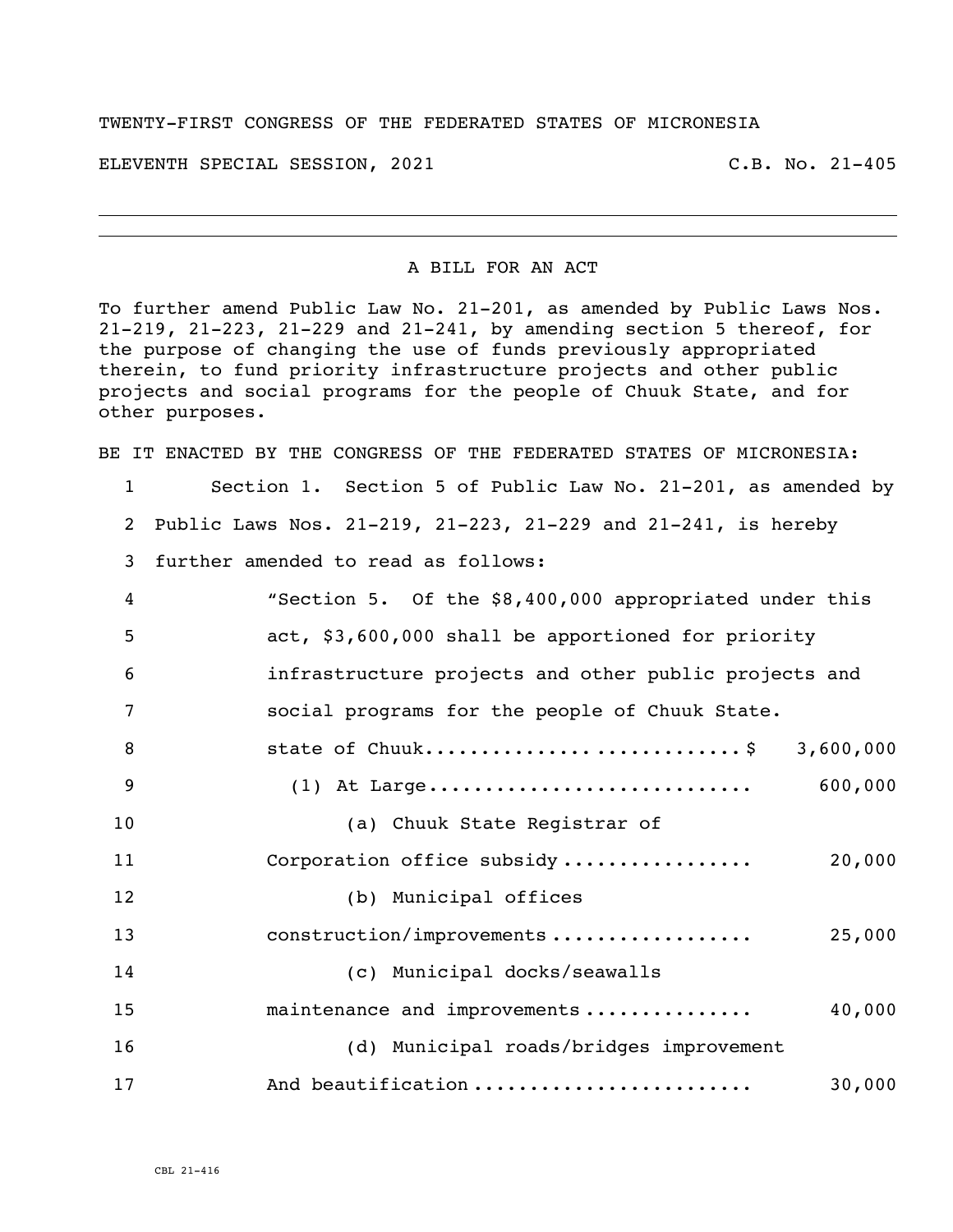| $\mathbf{1}$   | Chuuk Students' Financial Assistance \$ 40,000<br>(e)    |
|----------------|----------------------------------------------------------|
| $\overline{2}$ | 70,000<br>Fishing Projects<br>(f)                        |
| 3              | Housing renovations/improvements. 100,000<br>(g)         |
| 4              | (h) Allottee's Administrative Support/                   |
| 5              | costs (including prior obligations and                   |
| 6              | salaries and benefits)<br>45,000                         |
| 7              | (i) Contributions to State, Municipal                    |
| 8              | 100,000<br>and Community activities, events and programs |
| 9              | $-0-$<br>(j) Women's Home Economic Projects              |
| 10             | 25,000<br>(k) Community and Family water projects        |
| 11             | (1) Power Generators/solar lighting                      |
| 12             | systems and accessories<br>25,000                        |
| 13             | 55,000<br>$(m)$ Land transportation                      |
| 14             | (n) Tonoas Roads Improvement                             |
| 15             | 25,000<br>and Maintenance                                |
| 16             | 600,000<br>(2) Election District No. 1                   |
| 17             | 100,000<br>(a) Fishing Projects                          |
| 18             | 100,000<br>(b) Solar freezers and lighting systems       |
| 19             | (c) Housing renovations and improvement<br>100,000       |
| 20             | (d) Municipal and Communities                            |
| 21             | multipurpose facilities<br>90,000                        |
| 22             | (e) Mortlockese in Pohnpei Meeting Halls<br>10,000       |
| 23             | (f) Chuuk Diocese building completion<br>20,000          |
| 24             | 65,000<br>Students' financial assistance<br>(g)          |
| 25             | (h) Municipal and Communities                            |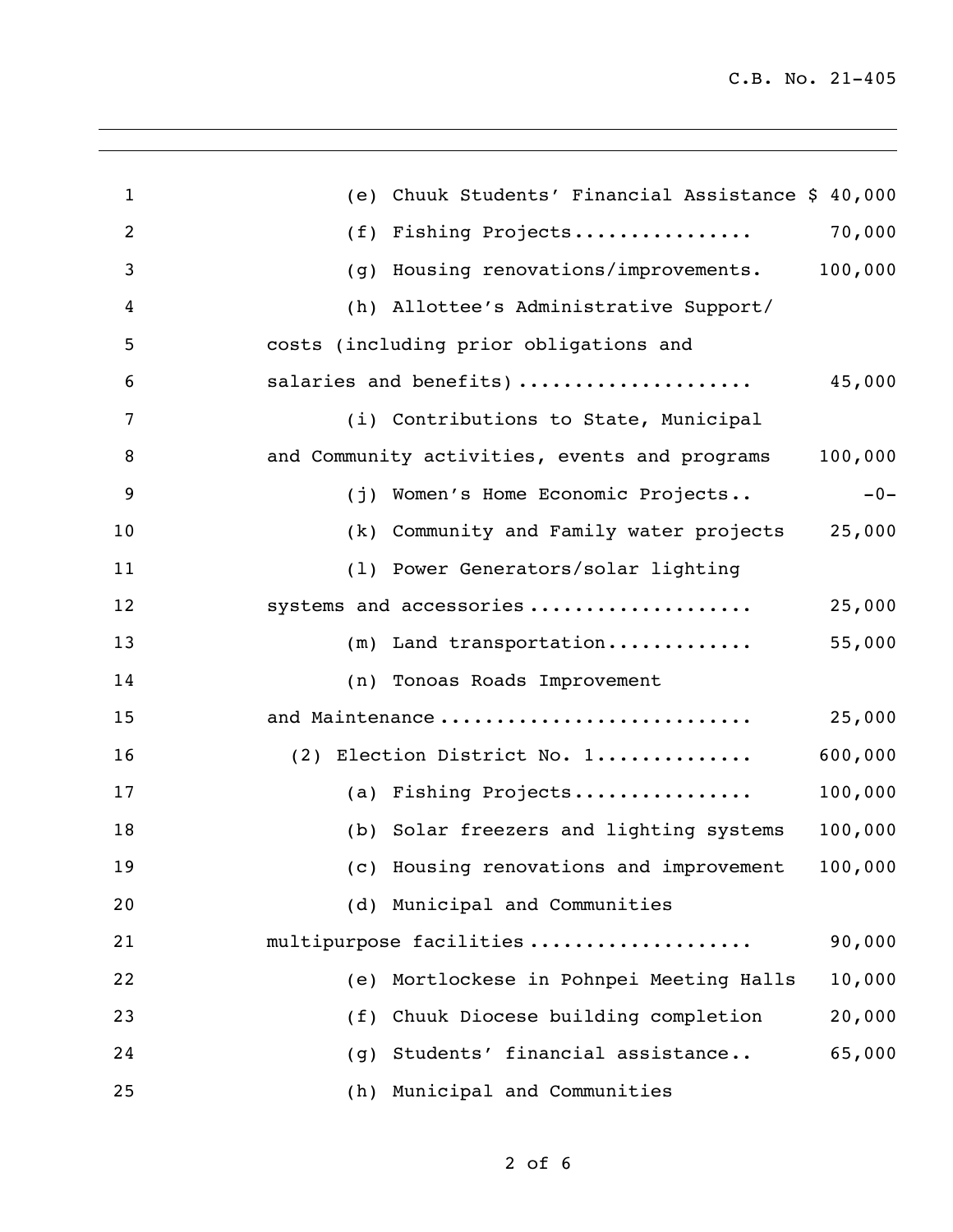C.B. No. 21-405

| $\mathbf{1}$   | activities, events and programs\$           | 40,000  |
|----------------|---------------------------------------------|---------|
| $\overline{2}$ | (i) Water tanks                             | 25,000  |
| 3              | (j) Office of the Governor,                 |         |
| 4              | Chuuk State subsidy                         | 50,000  |
| 5              | (3) Election District No. 2                 | 600,000 |
| 6              | Weno Goodwill Game<br>(a)                   | 50,000  |
| 7              | Municipal Governments' subsidy<br>(b)       | 40,000  |
| 8              | Administrative support costs<br>(c)         | 20,000  |
| 9              | Housing and Community Halls<br>(d)          |         |
| 10             | renovation                                  | 150,000 |
| 11             | (e) Fishing Project                         | 40,000  |
| 12             | Repatriation of Human Remains<br>(f)        | 10,000  |
| 13             | Road improvement and maintenance<br>(g)     | 60,000  |
| 14             | Sewing project<br>(h)                       | 10,000  |
| 15             | Land transportation<br>(i)                  | 40,000  |
| 16             | Weno Municipal Office administrative<br>(j) |         |
| 17             | costs/activities/programs                   | 20,000  |
| 18             | $(k)$ POL/Freight/Charters                  | 30,000  |
| 19             | (1) Youth activities/beautification         |         |
| 20             |                                             | 10,000  |
| 21             | (m) Travel Needs                            | 10,000  |
| 22             | (n) Students financial assistance           | 20,000  |
| 23             | (o) Contributions to Chuuk                  |         |
| 24             | Associations abroad                         | 10,000  |
| 25             | (p) Food Relief Program                     | 70,000  |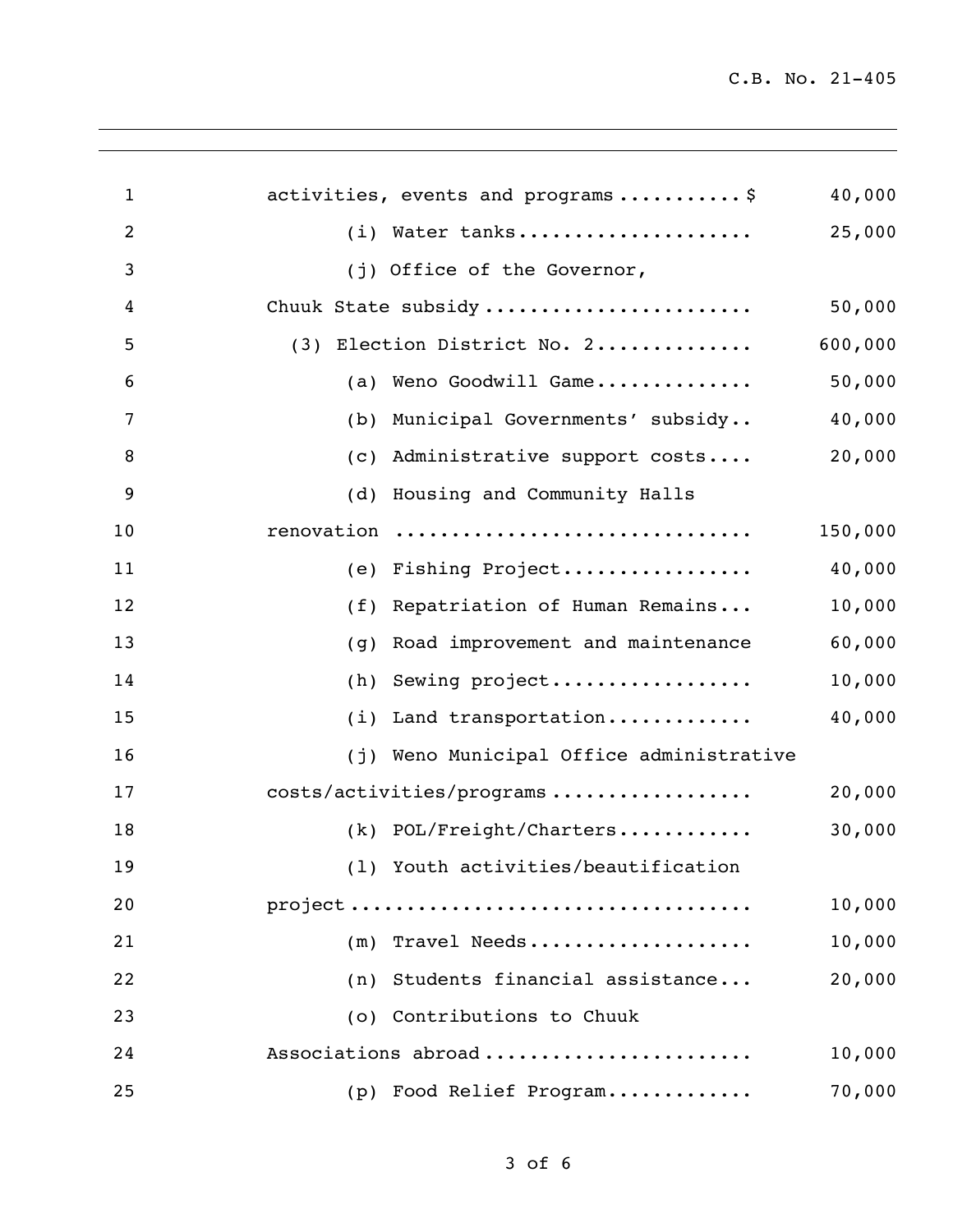C.B. No. 21-405

| $\mathbf{1}$   | (q) Piss-Paneu land acquisition for                |
|----------------|----------------------------------------------------|
| $\overline{2}$ | FSM Telecom Tower \$<br>10,000                     |
| 3              | 600,000<br>(4) Election District No. 3             |
| 4              | (a) Housing, Multi-purpose renovation              |
| 5              | and improvements<br>150,000                        |
| 6              | 60,000<br>(b) Humanitarian Assistance              |
| 7              | (c) SNDA Administrative costs                      |
| 8              | 40,000<br>(current & prior obligations)            |
| 9              | 20,000<br>(d) Students Financial Assistance        |
| 10             | 105,000<br>Fishing Projects<br>(e)                 |
| 11             | 30,000<br>Sewing Projects<br>(f)                   |
| 12             | 65,000<br>Land Transportation<br>(g)               |
| 13             | 8,000<br>$(h)$ Office space rental                 |
| 14             | (i) Contribution to Municipal,                     |
| 15             | 40,000<br>Community event/activities, and programs |
| 16             | (j) Contribution to Southern Namoneas              |
| 17             | Off-island association/org<br>10,000               |
| 18             | 22,000<br>(k) Expenses for diseased/human remains  |
| 19             | (1) Business Startup<br>$-0-$                      |
| 20             | $(m)$ POL/Charters/Freights<br>20,000              |
| 21             | $(n)$ Solar power/lights<br>10,000                 |
| 22             | (o) Southern Namoneas Student                      |
| 23             | tuition at Xavier High School<br>5,000             |
| 24             | (p) Souther Namoneas boat and                      |
| 25             | outboard motor<br>15,000                           |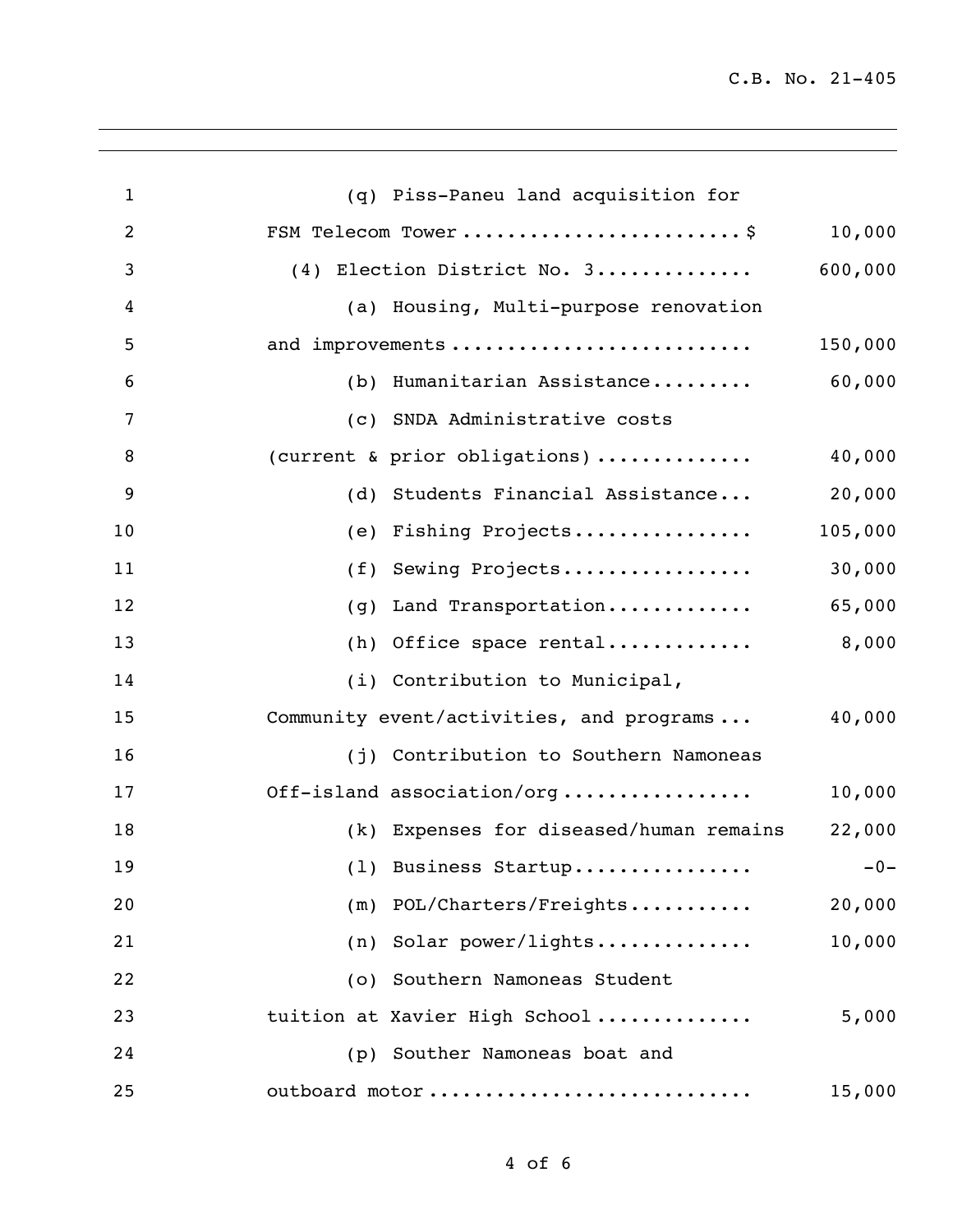| $\mathbf{1}$   | (5) Election District No. 4\$            | 600,000        |
|----------------|------------------------------------------|----------------|
| $\overline{c}$ | Fishing projects<br>(a)                  | 100,000        |
| 3              | Solar Freezers<br>(b)                    | 50,000         |
| 4              | Food Relief Program<br>(c)               | 50,000         |
| 5              | Municipal Governments' subsidy<br>(d)    | 100,000        |
| 6              | Road improvement<br>(e)                  | 30,000         |
| 7              | Students' financial assistance<br>(f)    | 30,000         |
| 8              | Housing repair/renovation<br>(g)         | 100,000        |
| 9              | Ice Plant<br>(h)                         | 30,000         |
| 10             | Land Transportation<br>(i)               | 30,000         |
| 11             | Human Remain Repatriation<br>(j)         | 30,000         |
| 12             | (k) Faichuk Development Authority        |                |
| 13             | administrative support costs             | 30,000         |
| 14             | (1) Tolensom Municipal Inauguration.     | 20,000         |
| 15             | (6) Election District No. 5              | 600,000        |
| 16             | (a) Community, Municipal activities,     |                |
| 17             |                                          | 50,000         |
| 18             | (b) Low Income/Community housing         |                |
| 19             | renovation/rehabilitation $[45,000]$     | 60,000         |
| 20             | Tamatam Land Acquisition [10,000]<br>(c) | $\overline{0}$ |
| 21             | Solar Power System<br>(d)                | 100,000        |
| 22             | Solar Freezers<br>(e)                    | 50,000         |
| 23             | Fishing project<br>(f)                   | 40,000         |
| 24             | Food Relief program<br>(g)               | 30,000         |
| 25             | Prior and Current obligation on<br>(h)   |                |